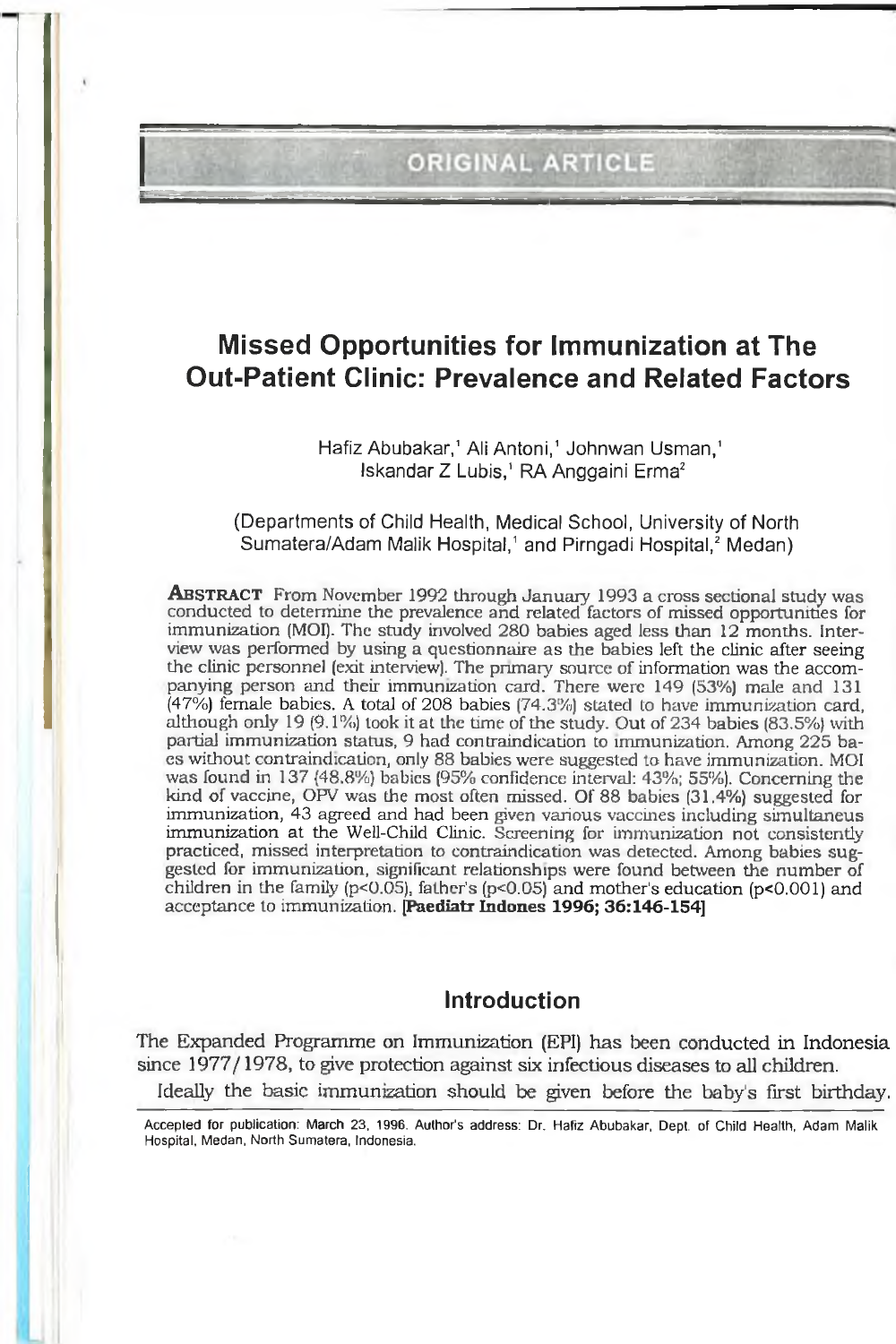Eventhough Universal Child Immunization (UCI) achieved nationally in 1990,<sup>1</sup> and immunization services distributed in all health facilities, not all babies attend primary health care or other health facilities to get immunization;<sup>2</sup> so that the opportunity to get immunization is missed. Theoretically missed opportunities for immunization (MOI) may occur in two major settings. The first during visit for immunization and other preventive services. The second during visits for curative services. In both settings, eliminating missed opportunities will raise the overall immunization cover- $a\alpha$ <sup>3</sup> The purpose of this study is to know the prevalence and related factors of MOI at the out-patient clinic of Pimgadi Hospital Medan.

# **Methods**

The study was conducted at the out-patient clinic at the Pimgadi Hospital from November 1992 until January 1993. The population under study was all attending babies (aged less than 12 months). Babies who were not accompanied by parent or caretaker were excluded. By using the formula<sup>4</sup> sample size calculated were 280 (95%) confidence interval, 0.7 estimated proportion of MOI and 0.1 bound of error). This study was performed cross-sectionally by using a prepared questionnaire after the subjects seeing the health worker (exit interview).5 The source of information was the parent or caretaker and their immunization card. Data collected were age, sex, body weight, number of sibling, dates of previous immunization and age of the parents and their educational level. Body weight was measured by using baby scale (Tanita) with the precision of 10 g. Nutritional status was determined by plotting body weight in The Road To Health Card. After examination, if the parent or care- taker agreed we suggest to bring the baby to immunization services.

## **Definitions**

*Fully immunized* was defined if baby's immunization status has completed according to age and interval. *Partially immunized* refers to the condition of baby's immunization status has not fully accomplished to the age and interval. *Up to date fo r immunization* means that the baby has already been given all the vaccines for which the baby eligible by age criteria. MOI means the baby with partially immunization status without contraindication, but does not receive vaccine according their requisites. Schedule and contraindication to immunization for all kind of vaccines consistently referred to the EPI.<sup>1</sup> The prevalence of MOI was calculated as the number of babies without contraindication to immunization who visited a health care center and remained not fully immunized or up dated divided by the total number of babies in the study population.

#### **Statistical analysis**

Computer statistical program (True Epistat) was used in data analysis. Associations between two nominal qualitative variables were tested by chi-squared between two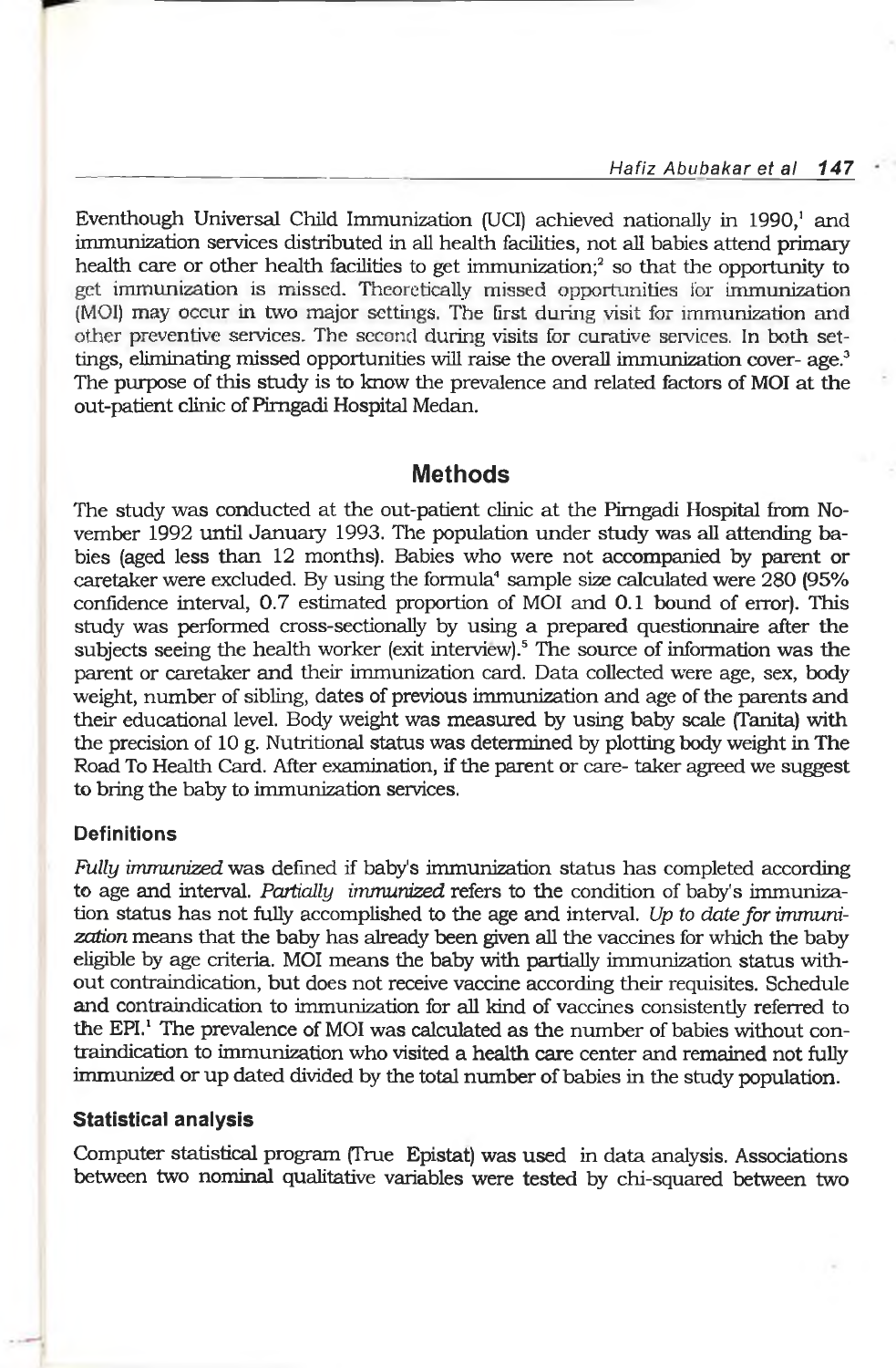#### *148 Missed opportunities for immunization: prevalence and related factors*

proportions; chi-square for trend was uses to test trend among ordinal qualitative variables. The level of significance was p<0.05.

### **Results**

The Pediatric Out-Patient Clinic of Pimgadi Hospital had 6 medical staffs consisted of two pediatricians, two residents of pediatric and two paramedical personnel. Immunization was provided at the Child Health Clinic. Every kind of vaccines could be given daily.

Out of 280 babies, 149 (53%) were male and 131 (47%) female. A total of 225 (77%) was in the age group of 2-8 months (Table 1). Despite 208 (74.3%) babies stated to have immunization or Health To Road Card, only 19 (9.1%) brought them at the time of study. Most babies (78%) were well-nourished, but 4% had severe malnutrition (Table 2). Two-hundred and seven (74%) babies had 1-2 siblings. There was a significant trend that the larger number of siblings, the greater rate for MOI (Table 3).

|          |      | Sex    |       | %   |  |
|----------|------|--------|-------|-----|--|
| Age (mo) | Male | Female | Total |     |  |
| $0 - 1$  | 6    | 9      | 15    | 6   |  |
| $2 - 8$  | 120  | 95     | 215   | 77  |  |
| $9 - 12$ | 23   | 27     | 50    | 18  |  |
| Total    | 149  | 131    | 280   | 100 |  |

#### **Table 1. Age and sex distribution**

Most parents were young, 162 (58%) fathers were in the 25-34 years age group, while 168 (61%) mothers in the 20-29 years age group (Tables 3 and 4). The was no relationship between either father's and mother's age and MOI. Only 17% of all fathers and 22% of all mothers had low educational level (9 years or less). Most parents had more than 9 educational years, 83% for fathers and 78% for mothers. The greatest proportion of MOI was found in low educated group (Table 6). There was significant relationship between both parents education and the rate of MOI (p < 0.05).

Fully immunization status was found in 46 (16.5%) of the subjects. Two hundred and twenty-five (96%) of 234 partially immunized babies had no contraindication for immunization. Of 9 babies who had contraindication, 3 had history of seizures and 6 got fever with body temperature higher than 38.8°C. Eighty-eight (31.4%) babies were offered for immunization by health providers, and 43 (49%) of them agreed. The remaining 45 (51%) rejected to be immunized.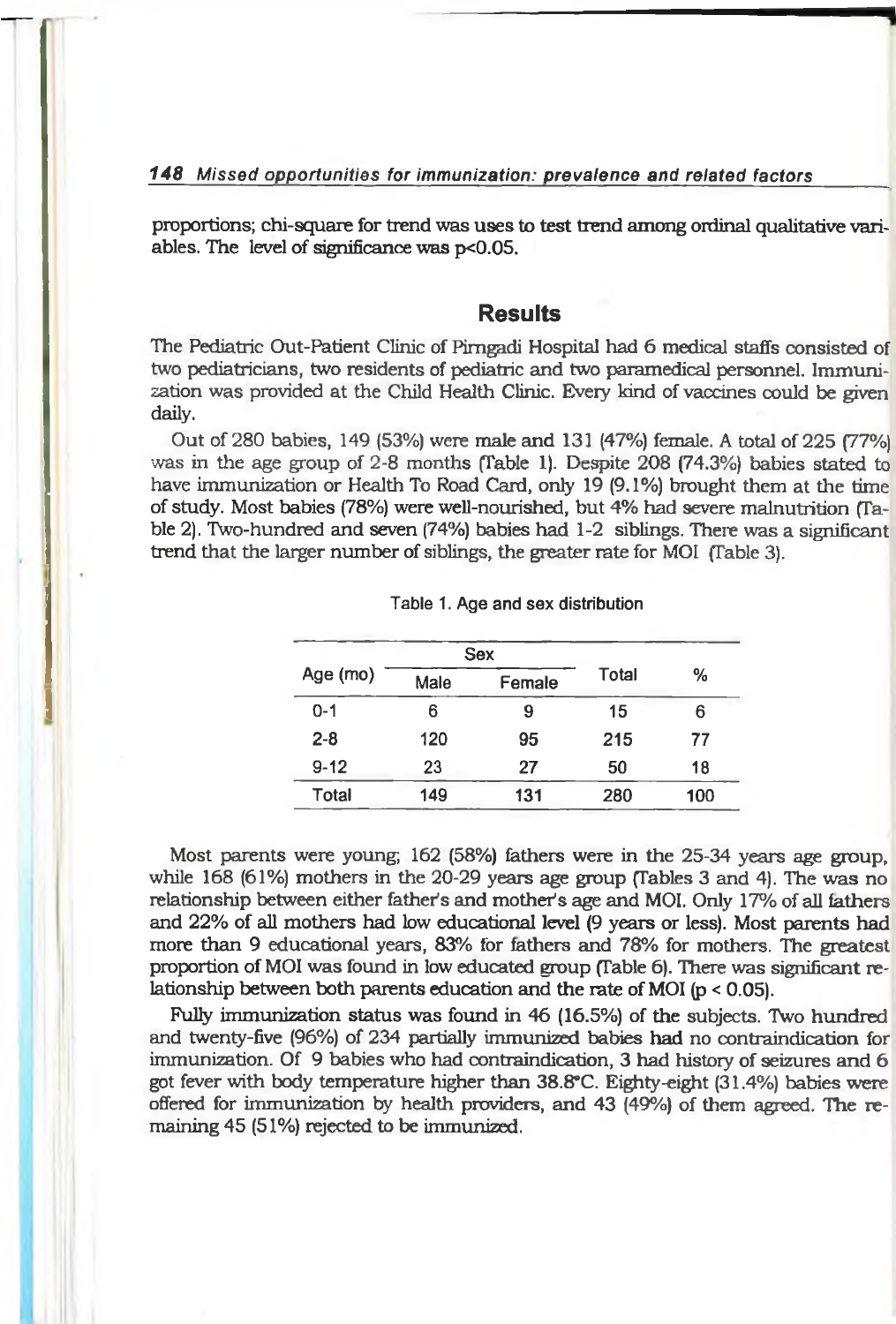## Table 2. Nutritional status

| <b>Nutritional status</b>  | Total | %  |
|----------------------------|-------|----|
| Well-nourished             | 218   | 78 |
| Mild/moderate malnutrition | 51    | 18 |
| Severe malnutrition        | 11    | 4  |

# Table 3. Number of siblings in the family

|              |       | <b>MOI</b> |       |      |            |
|--------------|-------|------------|-------|------|------------|
| Number<br>οf |       | Yes        |       | No   | Odds ratio |
| siblings     | Total | %          | Total | %    |            |
| $1-2$        | 118   | 57         | 89    | 43   | 1.0000     |
| $3 - 4$      | 45    | 88.2       | 6     | 11.8 | 4.1472     |
| >4           | 19    | 86.4       | 3     | 13.6 | 4.6694     |

# Table 4. Father's age

| Age (years) | Total | %     |
|-------------|-------|-------|
| < 25        | 18    | 6.0   |
| 25-34       | 162   | 58.0  |
| 35-44       | 91    | 33.0  |
| >45         | 9     | 3.0   |
| Total       | 280   | 100.0 |

# Table 5. Mother's age

| Total | %     |  |
|-------|-------|--|
|       | 1.0   |  |
| 168   | 61.0  |  |
| 101   | 37.0  |  |
|       | 1.0   |  |
| 280   | 100.0 |  |
|       |       |  |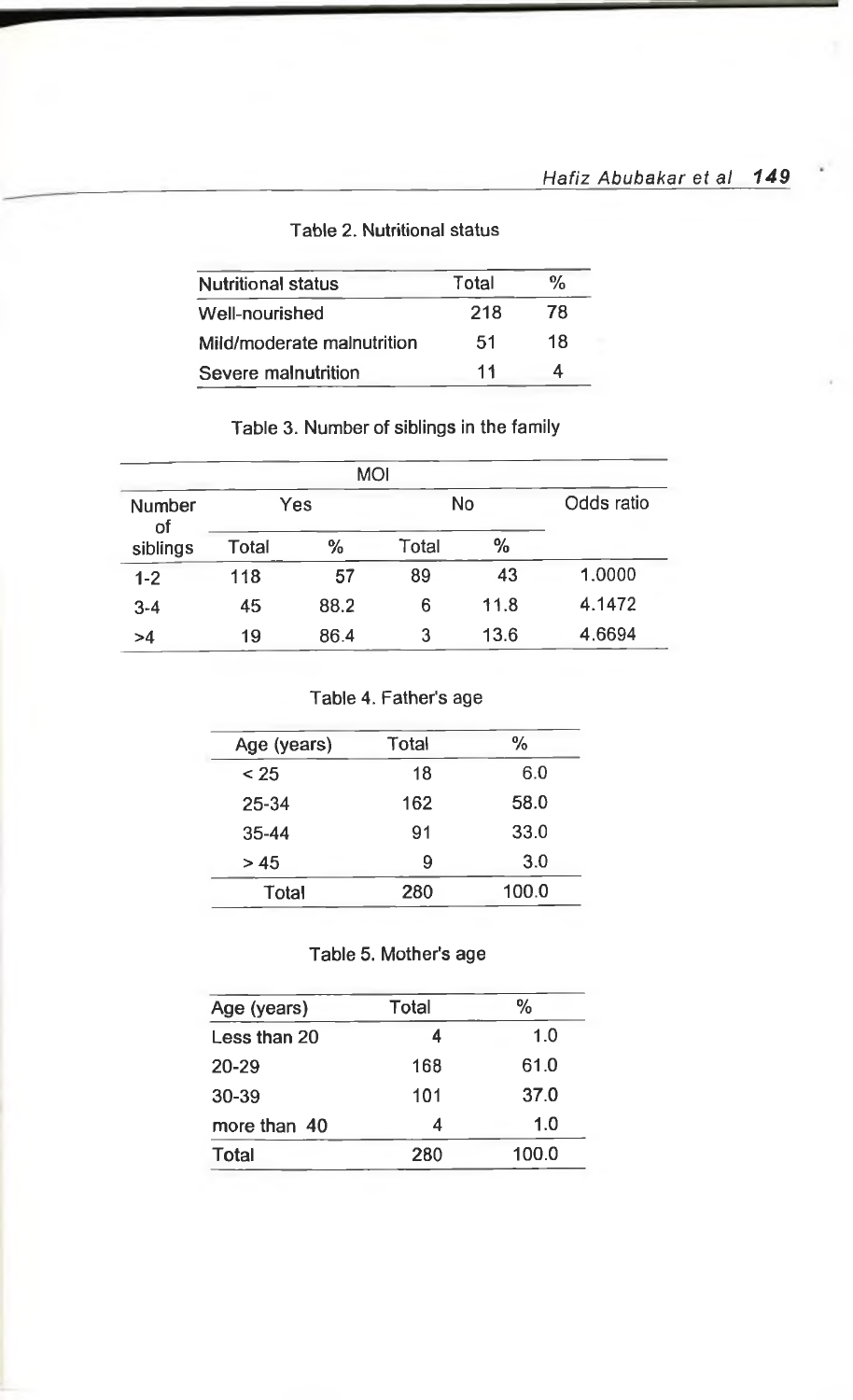### *1 SO Missed opportunities for immunization: prevalence and related factors*

|                   | Father's |      |            | Mother's |       |         |            |      |
|-------------------|----------|------|------------|----------|-------|---------|------------|------|
| Education<br>(yr) |          |      | <b>MOI</b> |          |       |         | <b>MOI</b> |      |
|                   | Yes      |      |            | No       | Yes   |         | No         |      |
|                   | Total    | %    | Total      | %        | Total | %       | Total      | $\%$ |
| <9                | 43       | 81.1 | 10         | 18.9     |       | 74 71.8 | 29         | 28.2 |
| >9                | 139      | 61.2 | 88         | 38.8     | 105   | 59.3    | 72         | 40.7 |

|  |  |  | Table 6. Parents' education |
|--|--|--|-----------------------------|
|--|--|--|-----------------------------|

In this study we found 137 (48.8%) babies without contraindication but did not offer for immunization. Almost of them come to the clinic for the illness with fever as the main complaint, For some vaccines fever is not contraindication. It means the prevalence of MOI was 48.8% (SE 3%; 95% confidence interval: 43%; 55%). Ninety-six (70%) of 137 MOI babies, the parents or caretakers agreed if their baby immunized in the visiting day.

There was no significant relationship between age, sex, and nutritional status and parents or caretakers acceptance to immunization. There was significant relationship between the number of siblings and parents or caretakers acceptance to immuni- zation in offered group babies (p<0.05). We also found a significant relationship between either father's education (p<0.05) or mother's to parents or caretakers acceptance to immunization. The characteristics of 88 babies offered for immunization and their parents or caretakers acceptance to immunization is shown in Table 7.

In all 137 babies experienced MOI, according to vaccine or pair of vaccines missed DTP+OFV was the highest proportion (44%), followed by OPV, BCG+DTP+OPV and BCG (Table 8). OPV was the most often missed, followed by DTP, BCG and Measles (Table 9). All of the 43 babies agree to immunized, received all kind of vaccines needed at the Well Child Clinic.

# **Discussion**

Most of the babies (74.3%) as stated by the parents or caretakers had Immunization or Road to Health Card, but only 19 (9.1%) brought it during health care visit. Il shows that taking the Immunization or Health Card in every health care visit has nota habit yet. All of parents or caretakers attend the out-patient clinic to seek help for their sick babies. May be it was the reason they did not take the Immunization Card. Actually in every health care visit, it should be taken since card monitoring may be used ai one of some actions to reduce MOI.<sup>3,6</sup>

Most parents had well-nourished babies with 1-2 children in the family. It is possible as positive impact of Family Planning Program. However, malnourished babies are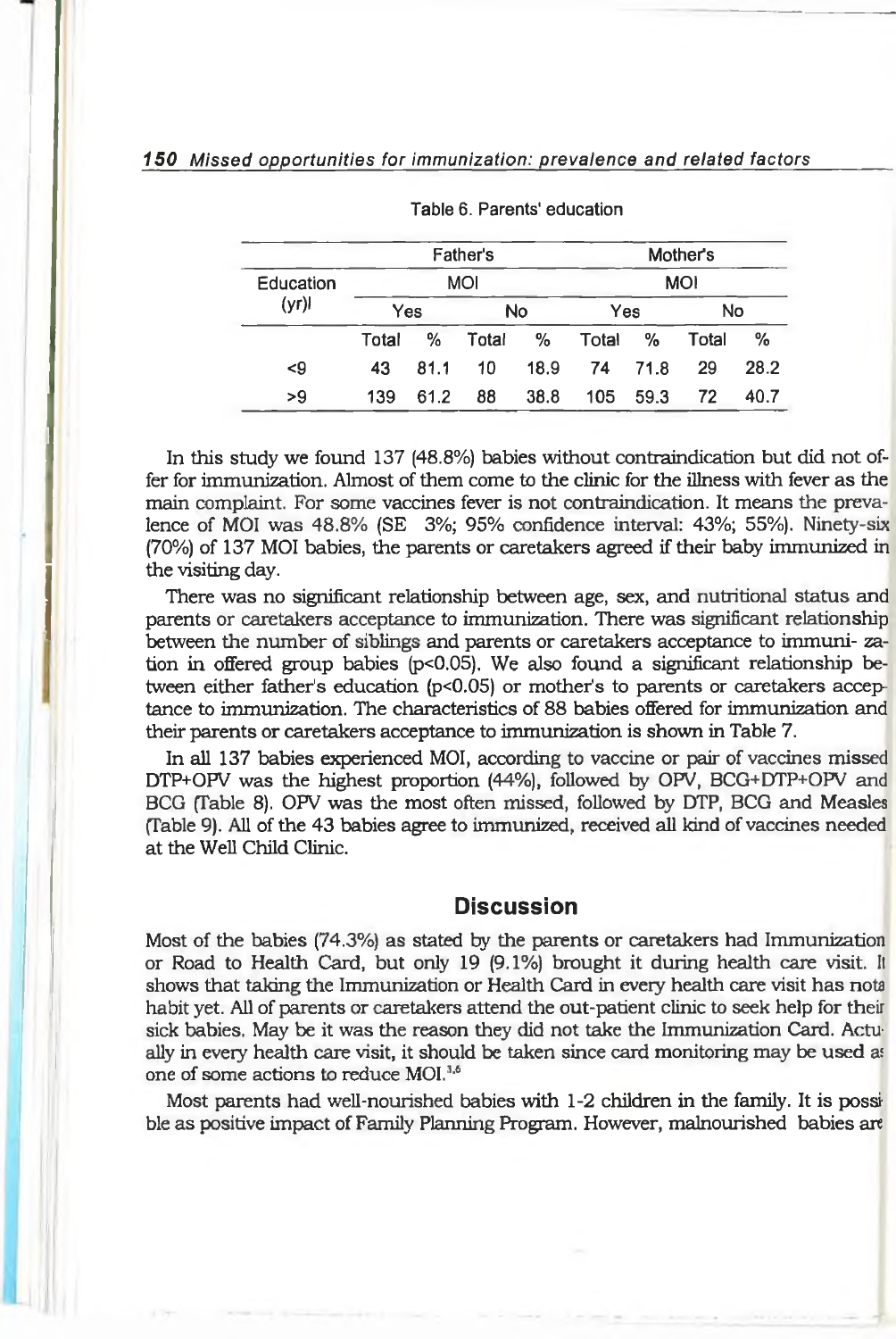Characteristics of baby and parent Acceptance of Parents or caretakers  $p^*$ Baby Accept Reject Age (mo) 0-1 3 2 NS 2-8 33 40 9-12 7 3 Sex Male 23 27 NS **Female** 20 18 Nutritional status Well-nourished 25 32 NS Mild malnutrition 16 12 Severe malnutrition 1 Number of siblings 1-2 21 21 10 <0,05 3-4 14 21 >4 8 14 Parents; Father's age (yr)  $\leq 25$  5 NS 25-34 23 29 35-44 13 9  $>45$  2 2 Mother's age (yr)  $\leq 20$  0 1 NS 21-29 19 23 30-39 23 21  $>40$  1 0 Father's education (yr) 0-6 2 9 <0.05 7-9 8 15 10-12 27 19  $>12$  6 2 Mother's education (yr) 0-6 2 8 <0.001 7-9 2 14 10-12 32 21  $>12$  7 2

**Table 7, The characteristic of 88 babies were offered for immunization and parent or caretaker acceptance to immunization**

Note: \*Chl-square test; NS=Not significant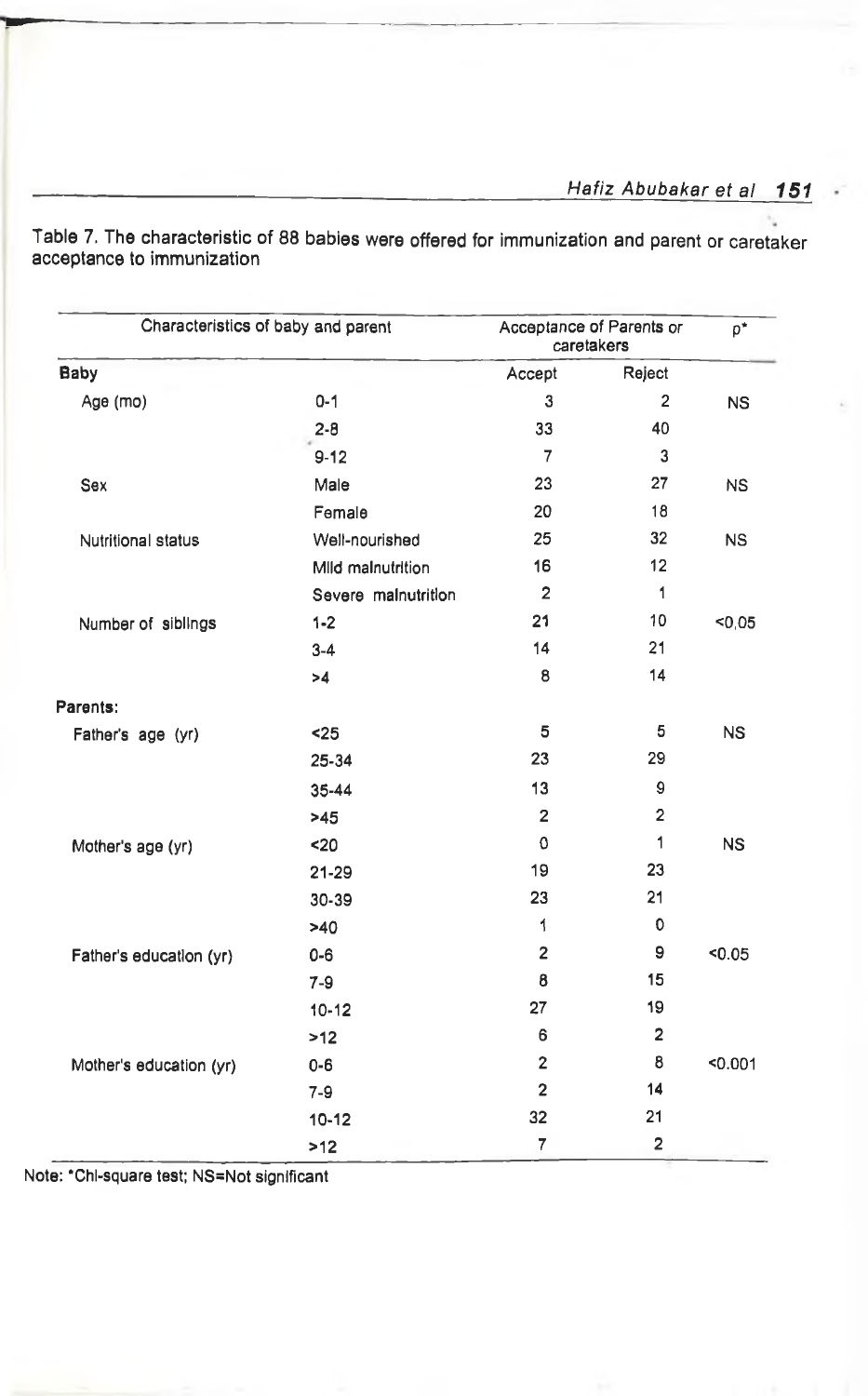| VACCINE(S)          | TOTAL | %   |  |
|---------------------|-------|-----|--|
| DTP+OPV             | 61    | 44  |  |
| OPV                 | 30    | 22  |  |
| BCG+DTP+OPV         | 14    | 10  |  |
| BCG                 | 13    | 10  |  |
| Measles             | 10    | 7   |  |
| DTP+OPV+Measles     | 8     | 6   |  |
| BCG+DTP+OPV+Measles | 1     |     |  |
| Total               | 137   | 100 |  |
|                     |       |     |  |

Table 8. Pair of vaccine(s) missed in babies with MOI

Table 9. Kind of vaccine missed

| <b>VACCINE</b> | TOTAL | %  |
|----------------|-------|----|
| OPV            | 114   | 83 |
| <b>DTP</b>     | 84    | 61 |
| <b>BCG</b>     | 28    | 20 |
| Measles        | 19    | 14 |
|                |       |    |

still found, even though the number was small. With a few number of children, more attention could be given including attention to their health. The smallest rate of MOI was found in small number of baby's siblings (see Table 3). The table also shows that there was significant trend of MOI by increasing number of children. This was consistent to Lubis<sup>7</sup> finding, that the higher the order the infant, the greater the rate for MOI. Another study from Lubis<sup>8</sup> also found that the highest proportion of clinical attendants was the first. Proportion of clinical attendance decrease steadily with the increase birth order in the family.

Another impact of Family Planning Program was seen in the parent's age. Only 6% of fathers and 1% of mothers came from younger age group. We did not found significant relationship between either father's and mother's age and MOI (Tables 4 and 5).

Nine out of 234 babies with partially immunization status had contraindication, 3 had history of seizure and 6 presented high temperature. In fact 225 babies have no contraindication for specific vaccine, and 88 of them offered for immunization. It indicated the screening for immunization had been practiced. Only 43 (49%) agreed and the remaining 45 (51%) disagreed to be immunized.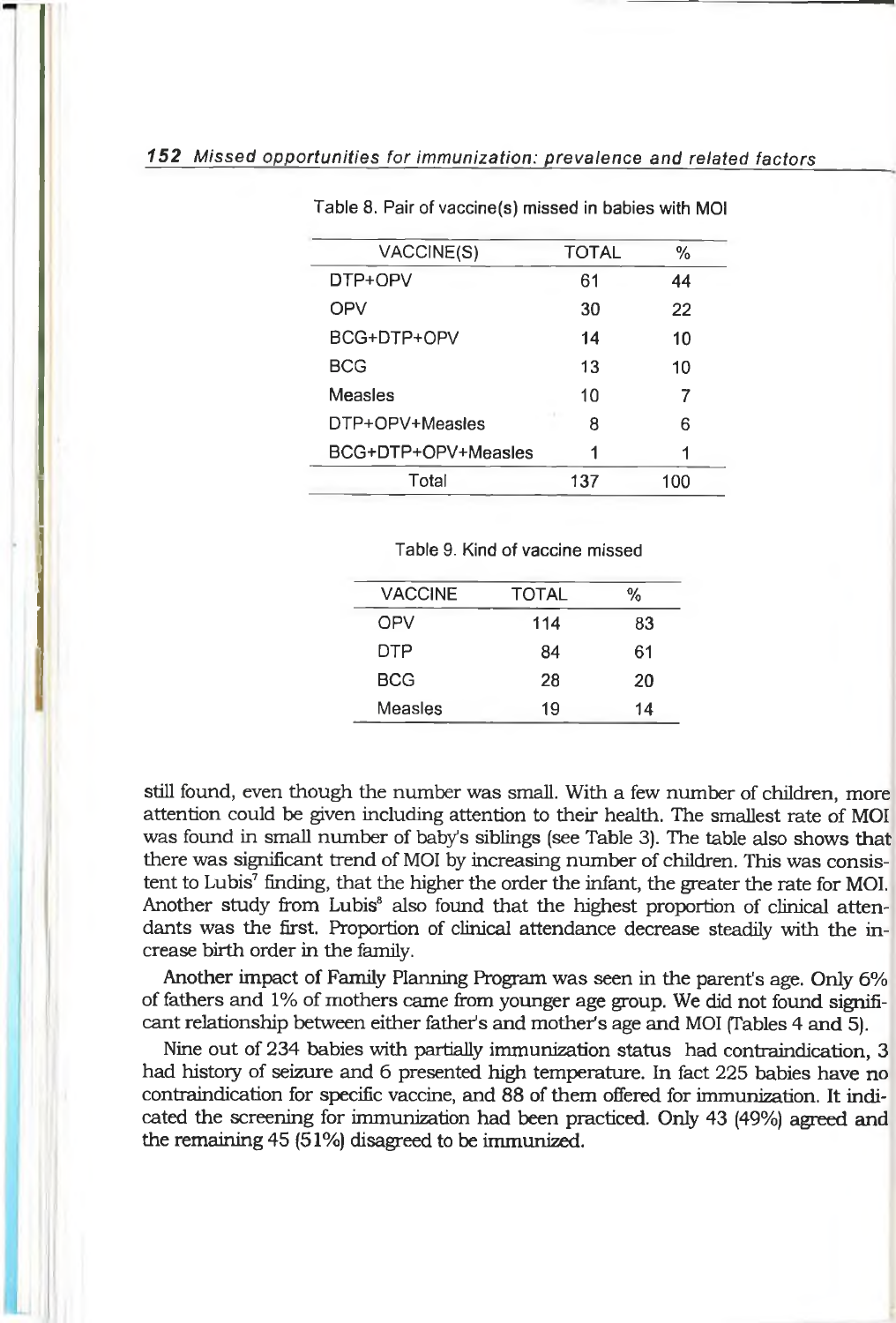In 43 offered and immunized babies, all of them receive all kind of vaccines needed. They included single vaccine and combine of two or more kind vaccines (simultaneously). This result different to Lubis found, where simultaneous immun- ization had never been practiced at Primary Health Center.

Forty five out of 88 offered for immunization the parents or caretakers disagree to immunized their babies, even though contraindication not detected. Almost all parents or caretakers explained their babies were sick and need not any vaccine at the day. It means that lack of knowledge about immunization is still found. This is a form of challenge when we wish to maintain high immunization coverage. According to WHO, those conditions not belong to MOI.<sup>9</sup>

In offered immunization-group babies, there was significant relationship between number of child in the family (sibling number) and parent or caretaker acceptance to immunization (p<0.05). The higher proportion rate were presented in smallest number of children. We also found significant relationship between father's education and parent or caretaker acceptance to immunization (p < 0.05) and highly significant between mother's education and parent or caretaker acceptance to immunization (p<0.001). Lubis from his study also found highly significant correlation between parent education and their knowledge, awareness or attitude to immunization.<sup>10</sup>

Screening for immunization was not consistently practiced. There were 137 (48.8%) babies who did not screened or advised for immunization even though there was no contraindication. Thus the rate of MOI in this study is 48.8% (SE=3%; 95% confidence interval =  $43\%$ -55%). According to Guerin,<sup>11</sup> MOI rates vary from 0-76% during visit the health facility. Study's MOI in 10 developing countries in curative health services reveal the rate among 0-99% (median 41%).<sup>3</sup>

Ordinary screening in health facility was found to be important in ensuring that eligible persons were immunized during visit for services other than immunization. A study from Loevinsohn $12$  shows the importance of using screening at curative services. In that study, two interventions approaches were investigated. The first, the place for vaccination moved very close to the consulting room. The second, the doctor seeing the infant, wrote prescription recommending vaccination for the child. No difference found between the two approaches. Thus, screening and immunizing before or after the physician's consultations were equally effective.

Another possibility of MOI is caused by misinterpretation of health worker to contraindication. The fact is that none of health worker in the clinic had specially trained about immunization. To avoid this type of missed opportunity, health workers should have in-service training and be remained periodically through posters and supervisory visits about the true contra indications to immunization.<sup>3</sup>

There were 114 (83%) of 137 MOI on OPV vaccine. Most of them visit the clinic with fever that were not contraindication for OPV immunization. It is the warning for Poliomyelitis Eradication Program in our country.13 This result was different to other studies in developing countries, that shows BCG and Measles were the most often missed.<sup>3</sup>